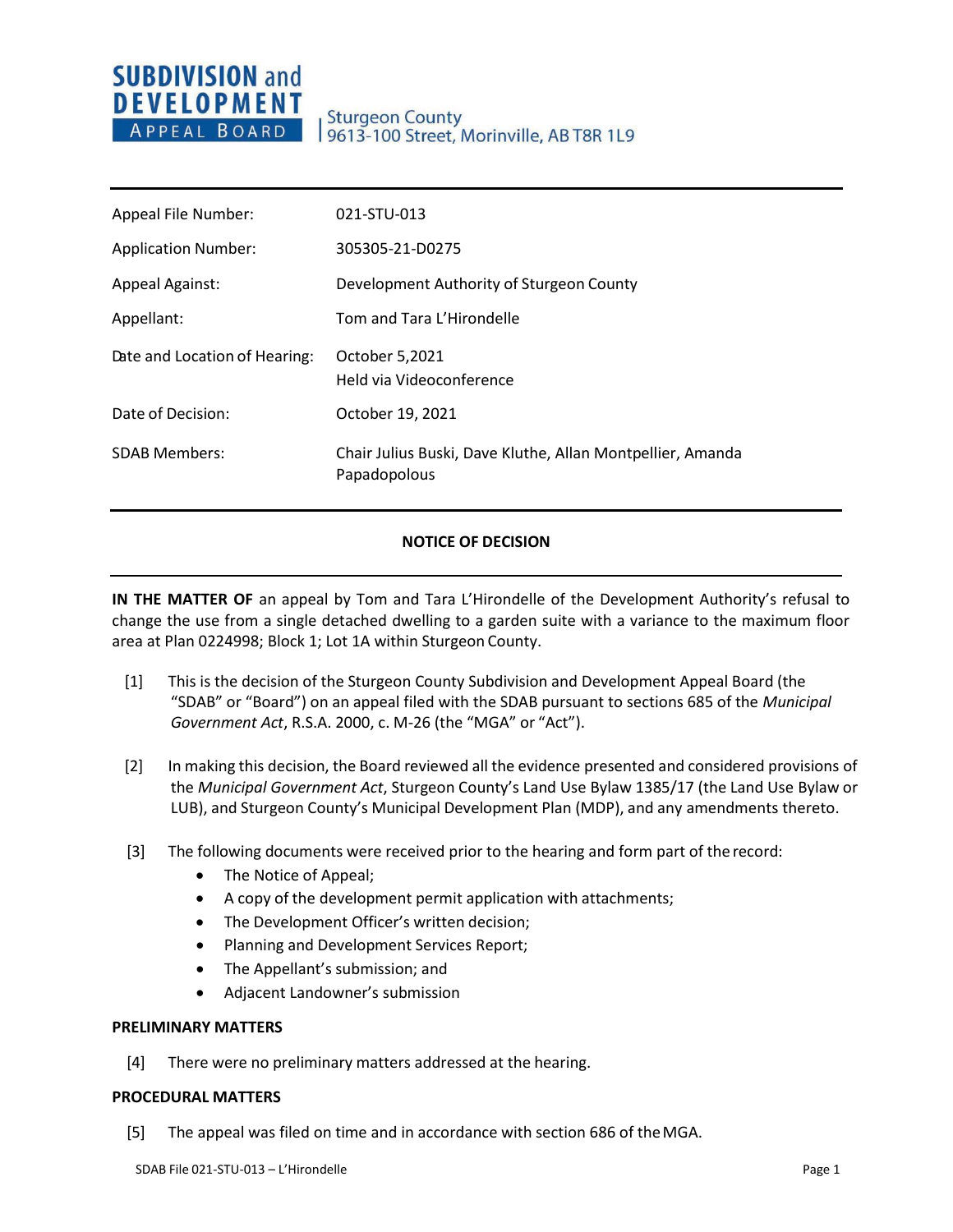#### **SUBDIVISION and DEVELOPMENT Sturgeon County** APPEAL BOARD 9613-100 Street, Morinville, AB T8R 1L9

- [6] There were no objections to the proposed hearing process as outlined by the Chair.
- [7] There were no objections to the composition of the Board hearing the appeal.
- [8] The Board is satisfied that it has jurisdiction to deal with this matter.

## **ISSUES**

- [9] The Appellant raised the following grounds of appeal:
- The This is an existing home that has been on the property since 1972 and the size cannot be reduced.

#### **RECOMMENDATION OF THE DEVELOPMENT AUTHORITY**

Yvonne Bilodeau, representative for the Development Authority, provided a presentation which included the following information:

- [10] The property is located in the AG Agriculture District. The property is 1.5 hectares (3.76 acres) in area and permits are in place for the existing home and detached garage.
- [11] Section 2.8.6(b) of the Land Use Bylaw states that variances for the districts in excess than what is prescribed shall be refused by the Development Authority. The maximum percentage of variance that may be granted by the Development Authority in the AG – Agriculture District is 50%.
- [12] Section 6.25.1(i) of the Land Use Bylaw states that notwithstanding section 2.8, variances of maximum floor area shall be refused by the Development Authority.
- [13] Section 6.25.4(b) of the Land Use Bylaw states that maximum floor area shall not exceed 111.5 square metres (1,200 square feet) in AG and R1 districts. The floor area of the proposed suite is 165.1 square metres (1,1777 square feet) which exceeds the maximum allowable floor area by 53.6 square metres (576 square feet) or a 48% variance.
- [14] The development complies with all other regulations regarding suites.

#### **SUMMARY OF APPELLANT'S POSITION**

- [15] The Appellants are wanting the build a new home for themselves while allowing the parents to remain in the original dwelling until they are no longer able to live independently.
- [16] The family has lived and farmed on this land since 1885 and the Appellants are the fifth generation.
- [17] The new development will have accommodations available for the parents in the future and the intent is to then demolish the original dwelling.

#### **DECISION**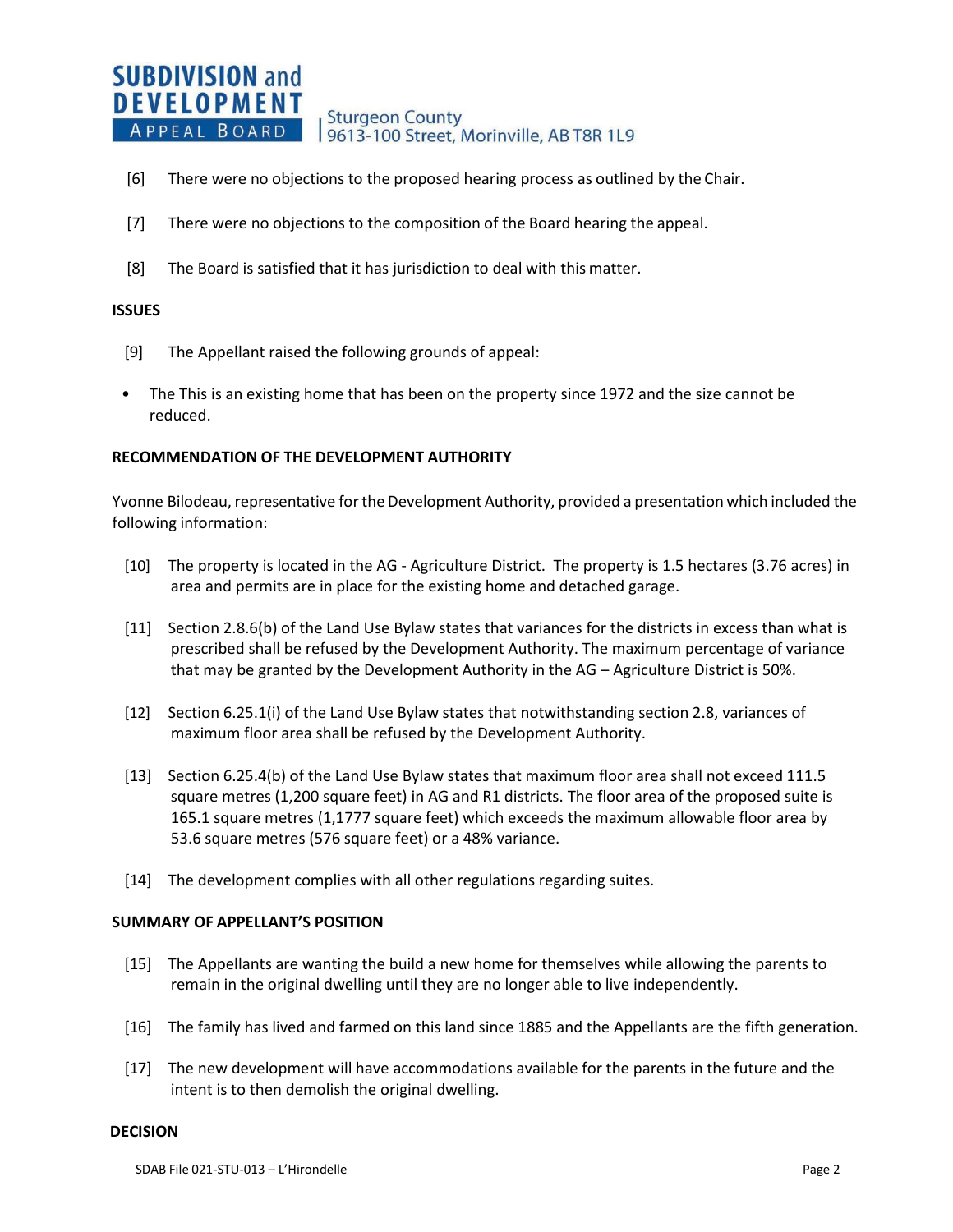APPEAL BOARD | Sturgeon County<br>APPEAL BOARD | 9613-100 Street, Morinville, AB T8R 1L9

# **[18] The Board GRANTS the appeal, REVOKES the decision of the Development Authority made on September 9, 2021 to refuse development permit application 305305-21-D0275, and APPROVES the development permit with the following conditions:**

- 1. A variance to the maximum floor area of the suite is granted and shall not exceed 165.1 square metres (1,777 square feet).
- 2. A maximum of one suite shall be considered on a parcel.
- 3. The garden suite shall not be separated from the parcel by subdivision, unless it can meet the regulations of parcel density for the applicable land use district.
- 4. A semi-detached dwelling, group home (major or minor), family day home, farm help accommodation, bed and breakfast or home-based business (level 2 or 3) shall not be permitted on the same parcel containing a suite.
- 5. Drainage measures undertaken as part of a development shall not negatively impact adjacent parcels by way of flooding or inundation through the redirection of surface water. In the event that the drainage of development is found to affect adjacent parcels, all mitigating measures required to remedy the problem including drainage structures, drainage easements and retaining walls shall be at the sole expense of the landowner of the parcel where the mitigating measures are required.
- 6. This permit is subordinate to permit approval 305305-21-D0279 and shall only become valid once the principal dwelling is occupied. If the dwelling is not constructed this permit approval is void, and suite shall remain the principal dwelling.

## **Advisory Notes**

**SUBDIVISION and DEVELOPMENT** 

- 1. Garden suite means a single-storey dwelling unit developed at grade which shall be accessory to a principal dwelling, single detached and shall conform to the Safety Codes Act. This does not include a dwelling, semi-detached or duplex.
- 2. It is the responsibility of the developer to ensure that the applicant/landowner complies with any federal or provincial laws/legislation and that any required permits are obtained. All development will comply and be consistent with any license, permit, approval, authorization, regulation, or directive established by the Alberta Energy Regulator and Alberta Environment. The applicant/landowner must also comply with the conditions of any easement of covenant which affects the development.

## **REASONS FOR THE DECISION**

[1] The Appellants' request is to change the use from a single detached dwelling to a garden suite with a variance to the maximum floor area. Section 6.25.4(b) of the Land Use Bylaw states that maximum floor area shall not exceed 111.5 square metres (1,200 square feet) in AG and R1 districts. The floor area of the proposed suite is 165.1 square metres (1,1777 square feet) which exceeds the maximum allowable floor area by 53.6 square metres (576 square feet) or a 48% variance.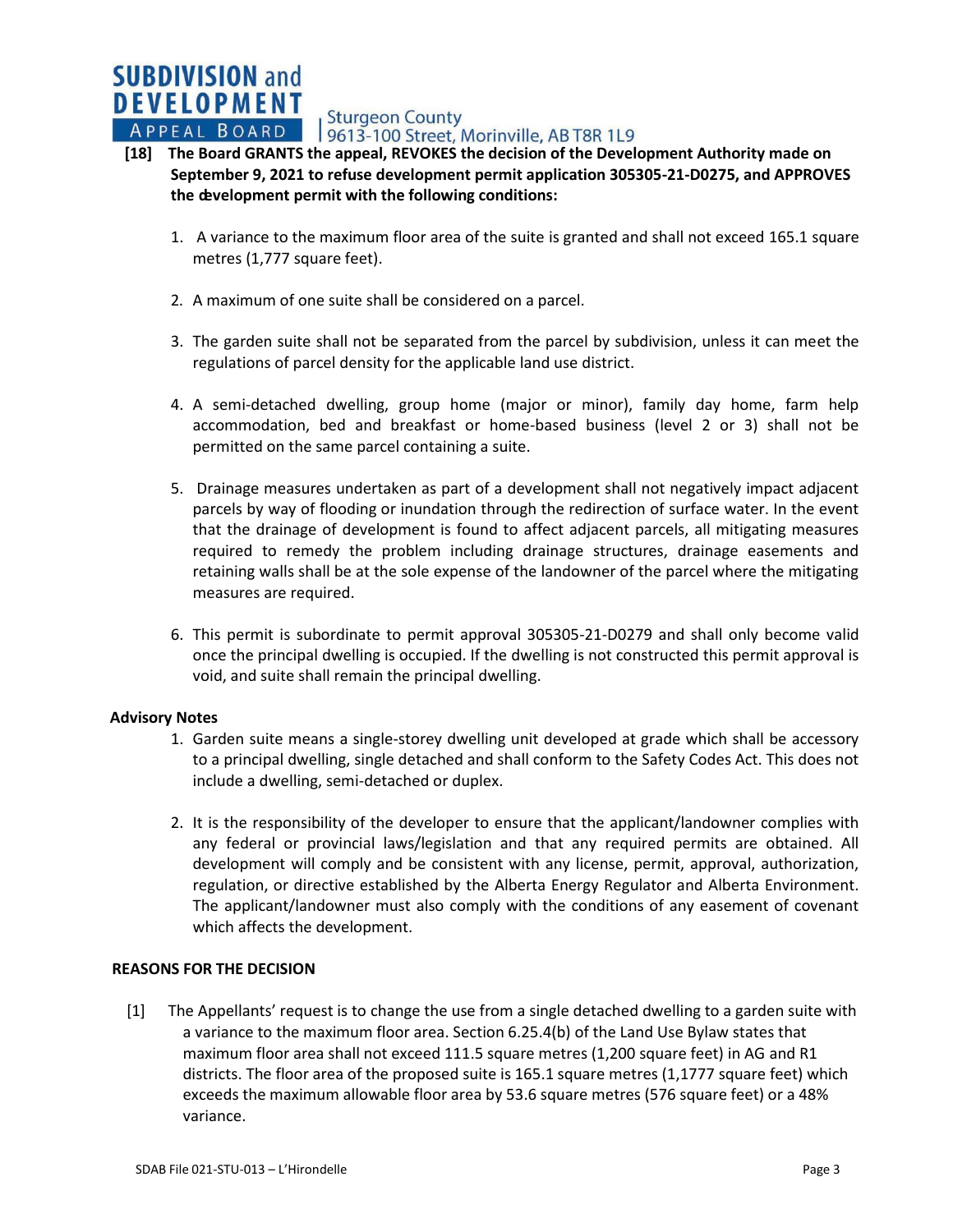#### **SUBDIVISION and DEVELOPMENT Sturgeon County** APPEAL BOARD 9613-100 Street, Morinville, AB T8R 1L9

- [2] The Board finds that, in accordance with section 687(3)(d) of the *Municipal Government Act*, the Board may issue a development permit even though the proposed development does not comply with the Land Use Bylaw if, in the Board's opinion, the proposed development would not unduly interfere with the amenities of the neighbourhood or materially interfere with or affect the use, enjoyment or value of neighbouring parcels of land, and the proposed development conforms with the use prescribed for that land in the Land Use Bylaw.
- [3] The development complies with all other regulations regarding suites.
- [4] The Board received one written submission from a neighbouring property owner who is in support of the proposed development. The Board received no submissions from neighbouring property owners in opposition to the proposed development.
- [5] Administration is recommending support of the appeal as the proposal as, in its opinion, the development does not unduly interfere with the amenities of the neighbourhood or materially interfere with or affect the use, enjoyment or value of neighbouring properties.
- [6] For all of these reasons, the Board has decided to grant the appeal and revoke the decision of the Development Authority to refuse the development permit.

Dated at the Town of Morinville, in the Province of Alberta, this 19<sup>th</sup> day of October 2021.

SUBDIVISION AND DEVELOPMENT APPEAL BOARD Sturgeon County

Haush \_\_\_\_\_\_\_\_\_\_\_\_\_\_\_\_\_\_\_\_\_\_\_\_\_\_\_\_\_\_\_\_\_\_\_\_\_\_\_\_\_\_\_\_

Julius Buski, Chair

*Pursuant to Section 688(1)(a) of the Municipal Government Act (MGA), an appeal of a decision of the Subdivision and Development Appeal Board lies with the Alberta Court of Appeal on a matter of law or jurisdiction. In accordance with Section 688(2)(a), if a decision is being considered, an application for* permission to appeal must be filed and served within 30 days after the issuance of the decision and, notice of *the application for permission must be provided to the Subdivision and Development Appeal Board and inaccordance with Section 688(2)(b), any other personsthat the judge directs.*